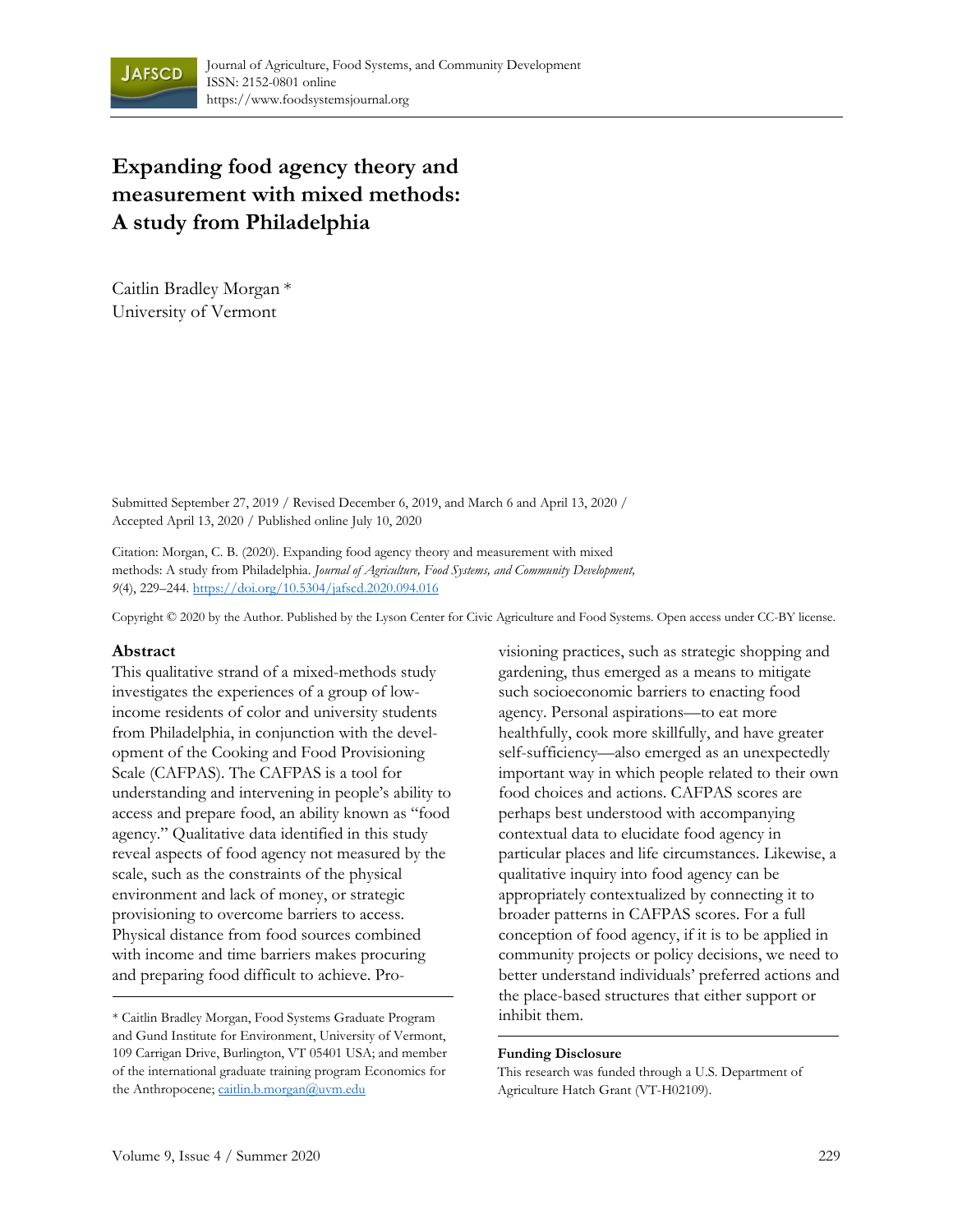# **Keywords**

Food Agency, Food Systems, Mixed-Methods Research, Food Access

# **Introduction**

While historically food has been studied in silos, there has been a recent move toward understanding food in the context of systems that are influenced by larger world forces (Francis et al., 2008). A food systems perspective moves across scales, from body to community to society. One such recent attempt at multiscalar, transdisciplinary food research is the development of "food agency" theory. Our research team's conception of food agency aims to understand on-the-ground action: how people employ manual and cognitive skills and sensory perceptions, while navigating and shaping societal structures, to access and prepare food. As an individual, "to have food agency is to be *empowered to act* throughout the course of planning and preparing meals within a particular food environment" (Trubek, Carabello, Morgan, & Lahne, 2017, p. 298). Following categorizations from psychology, food agency is a form of personal agency that incorporates social conditions over which people have no direct control (Bandura, 2000, 2004).

 Past conceptions of food and behavior have largely excluded external influences on food intake (e.g., Bell & Marshall, 2003), or recognize food access as part of the equation but still rely on measuring individuals' knowledge, skills, and behaviors (e.g., Vidgen & Gallegos, 2014). Food agency theory "goes a step further to include this broad array of actions and capacities, and emphasizes the vital role of repeated, skilled actions—assumed and unenunciated by other approaches—in developing those capacities … [It] advances understanding in regards to such processes as a type of embodied knowledge" (Wolfson et al., 2017 p. 1148). The incorporation of socio-structural systems is one way food agency theory fills the contextual gaps of previous theories. Conceived at the intersection of psychology, anthropology, sociology, and public health scholarship, we argue that this theory allows for a more accurate interpretation of actions, and therefore of consequences, for both the individual and society (Trubek et al., 2017). This kind of transdisciplinary research—connecting theory,

cooking behavior, food access, and structural environments—can offer a better understanding of complex problems in socioecological systems, as well as possible solutions (Choi & Pak, 2006; Knierim & Callenius, 2018; Wickson, Carew, & Russell, 2006).

 Contemporary food action measurements thus do not account adequately for components of food agency, such as structure and personal skill and self-efficacy. To address this problem, some members of our research team developed the Cooking Action and Food Provisioning Scale (CAFPAS). Based on the food agency framework, this scale conceptualizes cooking behaviors as sociological agency, measuring individuals' ability to set and achieve food provisioning and cooking goals. The three main subcategories—components of the measurement—that emerged in scale development are food self-efficacy (self-perceptions of ability), food attitude (personal attitudes toward food and cooking), and structures (nonfood barriers toward provisioning). The scale has been tested and is structurally valid (Lahne, Wolfson, & Trubek, 2017). It represents a step forward in measuring the multiple facets that influence how people can source and prepare food.

 This tool, designed to take into account a broader set of influences on individual action, was developed in a specific context, as part of a multiyear, multistage, mixed-methods food agency research project. Mixed-methods research is defined by leaders in the field as being diverse in form, involving both qualitative and quantitative "strands" of data, mixed or linked for greater insight than one type alone could provide (Creswell & Plano Clark, 2007). The first, qualitative phase of this research involved video ethnography and participant observation of home cooks and categories for measuring personal food agency (Carabello, 2015). The second phase involved qualitative data collection through focus groups, from which initial quantitative scale items were developed and underwent an expert review. The third phase involved quantitative testing of a beta version of the scale, administered to a sample. Subsequently, there was statistical validation of the scale to evaluate items and group them thematically (for reference, see Lahne et al., 2017. The scale was developed in a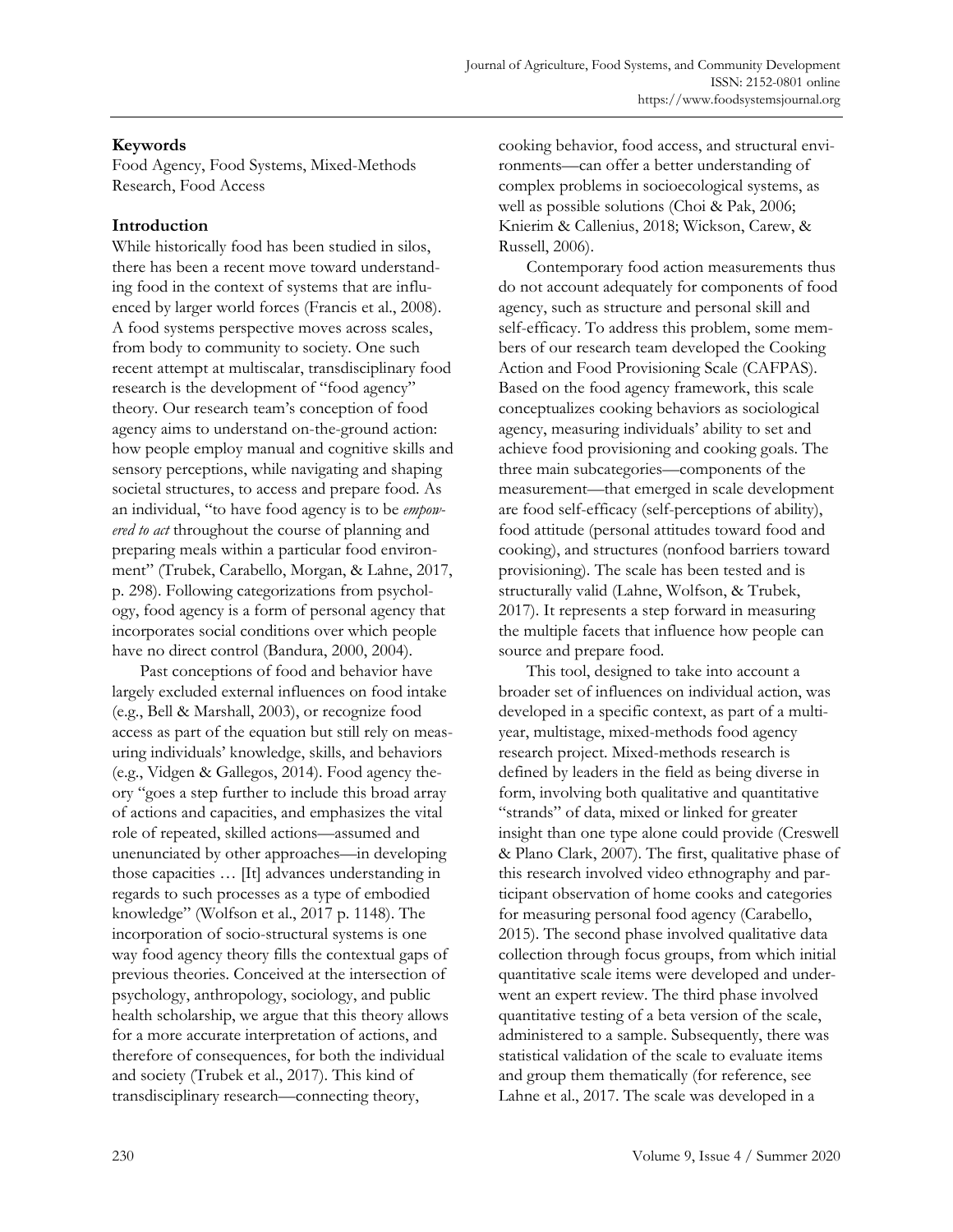classic approach (DeVellis, 2011) through the qualitative research, expert selection of items, large development and validation samples, and refinement to relevant items (Lahne et al., 2017). The first and second phases were pursued in Vermont with mostly white, middle-income participants. Statistical testing was conducted with a national sample of online participants of varied incomes and ethnicities, although not representative of U.S. demographics in terms of lower income, lower education, and other-than-Caucasian respondents. This article is derived from the fourth phase, a qualitative triangulation of the quantitative strand of inquiry, overlapping with the third phase in part of its timeline. Although it was developed with consultation and advising from the wider research team, the phase was designed and executed by this author. The study follows what is called an "explanatory" design in mixed-methods parlance, with qualitative methods following sequentially from quantitative to discern what the qualitative strand can explain about the quantitative strand (Creswell & Plano Clark, 2007). The explanatory question, in this case, was whether the scale captures meaningful aspects of food agency in different cultural, geographic, and economic contexts.

 The objectives of this explanatory study were two-fold. First, to assess the CAFPAS through qualitative means to complement quantitative statistical tests. The study was designed to illuminate the CAFPAS's efficacy by capturing the complexity of early qualitative research in a different setting. This expanded qualitative data is important information as people begin to use the scale to evaluate food agency. I asked, what experiences are or are not captured from a universalizing tool developed in particular circumstances? The second objective was to extend these qualitative insights into the still-developing theory of food agency. To achieve these objectives, I conducted research in Philadelphia, with participants whose life circumstances were different from those who participated in earlier phases of research. Philadelphian participants lived in an urban environment, were a mix of university students and community members from a low-income section of the city, and were majority people of color. Because the race, income, and urban life of the participant group were distinct

from Vermont participants, I hypothesized that, while established components of food agency might be the same, the supports and barriers of agency would manifest differently than those revealed in earlier qualitative work and incorporated in scale development.

## **Literature Review**

From the literature, it would seem that low-income U.S. residents of color likely face the greatest structural barriers to food agency. Diet-related illnesses plague marginalized groups at higher rates than the general population; Black and Mexican American adults, for example, are much more likely to be obese than white adults (Ogden, Lamb, Carrol, & Flegal, 2010). Although there are racial distinctions, poor are more likely to be obese than richer people (Zhang & Wang, 2004). And while low-income Americans cook more than their wealthier counterparts (Trubek, 2017), they still suffer disproportionate health disparities from systematic differences like socioeconomic status (Braveman et al., 2011). Accessing healthy and affordable food is a widespread problem, most prominently in lowincome neighborhoods of color (Bell, Mora, Hagan, Rubin, Karpyn, 2013). These social determinants of health show that people's food lives manifest differently across demographic divides.

 The intersection of structural and individual supports and barriers is where agency takes place. What happens in the kitchen is always in flux and contingent on external realities (Sutton, 2014). Personal context—the environments in which one's life plays out—are shifting structures, with shifting influences over agency (Sobal & Bisogni, 2009). This study looks specifically at those social and environmental influences on personal experience, asking: what supports agency here? What inhibits it? What is emergent and unforeseen? Are these things captured in the scale and in our general theorizing?

 To capture these questions in a relevant context, this research took place in Philadelphia. Philadelphia is a post-industrial city that saw population decline during the second half of the last century, as well as declining property values, jobs, education, and community resources. Many of its lowincome neighborhoods experience substantial food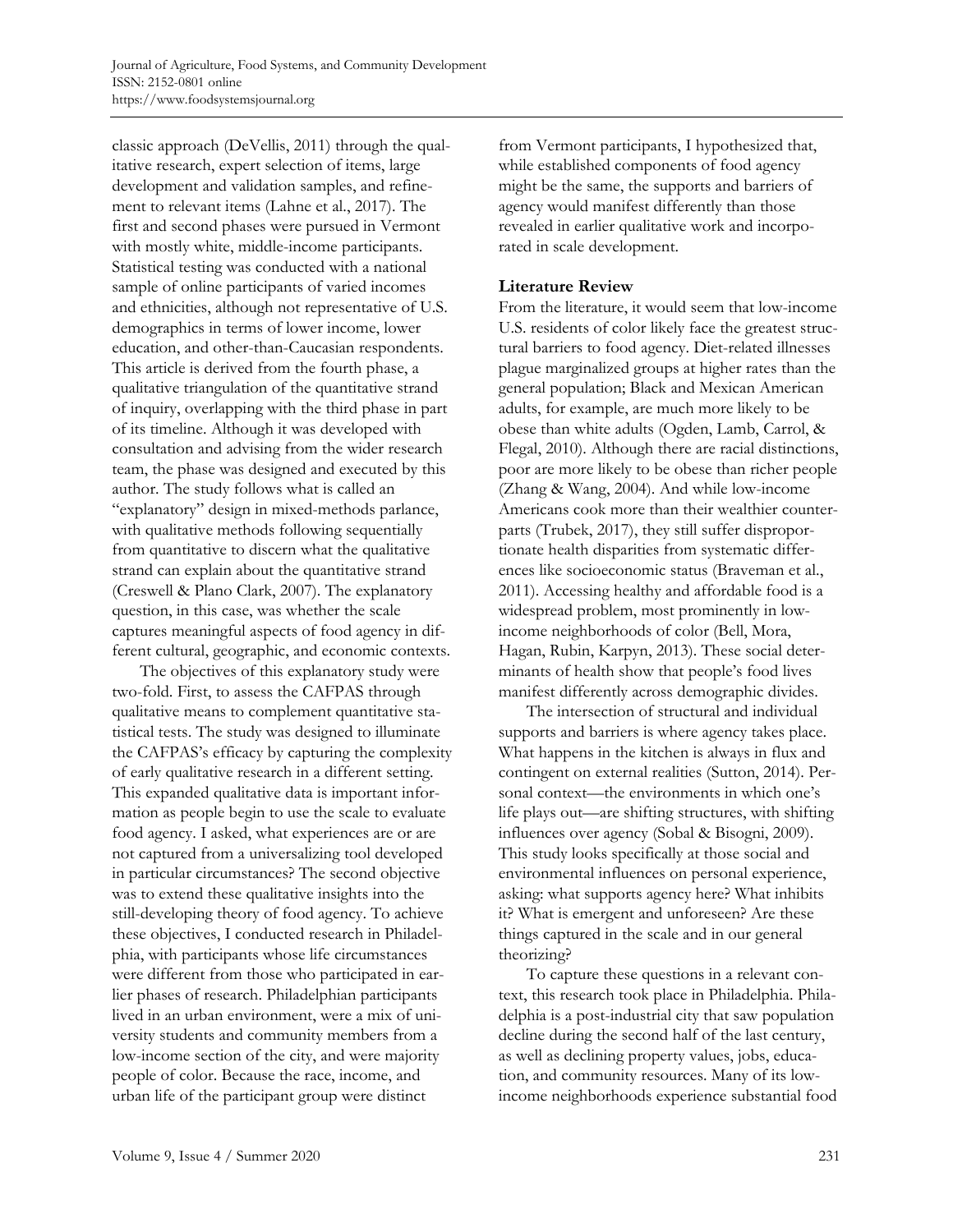insecurity (Meenar & Hoover, 2012). Philadelphia's foodshed is a complex mix of hyper-urban and rural-adjacent, as it is within 100 miles of other major metropolitan areas, and also within reach of agricultural counties (Kremer & Schreuder, 2012). The city has a constant supply of fresh produce, much of it imported through the Port of Philadelphia, and in some parts of the city, low-income neighborhoods gain access to produce from curbside street vendors (Brinkley, Chrisinger, & Hillier, 2013). The city has majority Black residents, and Black Philadelphians experience more diet-related disease and less healthy food access than other city residents (Mui, Khojasteh, Hodgson, & Raja, 2018). Food access in Philadelphia depends on multiple factors that include food quality, variety, availability, and affordability, as well as cultural preferences (Meenar, 2017).

 As Lahne et al. (2017) acknowledge about the CAFPAS, it "explicitly does *not* include actual items that might represent social structure, such as income, sex, education level, and so on…the structure [sub]scale is meant to measure an individual's perception of structure, not to measure structure 'objectively'. There are a huge variety of possible structural effects" (p. 97). This study describes those structural effects in a specific location and population through integrating multiple methods. Mixed methods research has been argued as especially relevant for studies of local food consumption, barriers to food access, and how food security connects to food culture (Mares, 2017). Although they employ a different methodology, Meenar (2017) has also used mixed methods to illuminate a "multidimensional socioeconomic problem tied to the built environment" (p. 1181). In this case, Meenar (2017) focuses on food insecurity and vulnerability in Philadelphia, and argues that mixedmethod approaches provide more comprehensive assessment of food environments. In the current study, qualitative methods reveal circumstances that supported or inhibited participants from accessing and preparing food, circumstances not apparent from responses offered by the scale.

#### **Methods**

This study is the fourth phase of an ongoing, mixed-methods, multiphase study, concurrent with the development and validation of a quantitative measure that began before this work and continued after it. I designed the research to be an in-depth qualitative exploratory study of theoretical and quantitative concepts to inform that ongoing project. A respondent's setting is often overlooked in measurements and assessments (González-Calvo, González, & Lorig, 1997), which is precisely what food agency scholarship tries to avoid. One of the ways to prevent an assumption of cultural universality and achieve a high quality "translation" of reality into measurement is pilot testing with a small sample of participants from targeted cultural or social classes (González-Calvo et al., 1997). Initial qualitative research had taken place in Vermont, a rural and overwhelmingly white state (U.S. Census Bureau, n.d.). In the scale development sample, highly educated, male, and Caucasian participants were overrepresented; in the validation sample, quotas were set to ensure more female respondents and a diversity of education and racial and ethnic backgrounds (Lahne et al. 2017).

 This stage of the study took place at a healthy cooking techniques class in Philadelphia, Pennsylvania, an integrated college and community course offered to Drexel University students and residents of the Mantua neighborhood. Mantua is one of five "Promise Zones" designated by the Obama administration, which are identified by need and potential for fast-tracking of federal grants. Median household income in the area is under US\$17,000 and unemployment is 20 percent, double that of Philadelphia as a whole. More than half of Mantua residents live below the poverty line, and 90 percent are African American (Kilpatrick, 2014). As a study site, this is quite a contrast to Chittenden County, Vermont, which has fewer than 170,000 residents and is surrounded by an agricultural state. The county's median household income is nearly US\$67,000 and unemployment is only 11 percent. Residents are 90 percent Caucasian (U.S. Census Bureau, n.d.); the Vermont-based research phases included a similar ratio of white participants.

 Recruiting from a cooking class allowed me to reach people who were interested in food preparation and who were actively engaged in their own food agency. The sampling strategy was to recruit as many people as possible from the healthy cook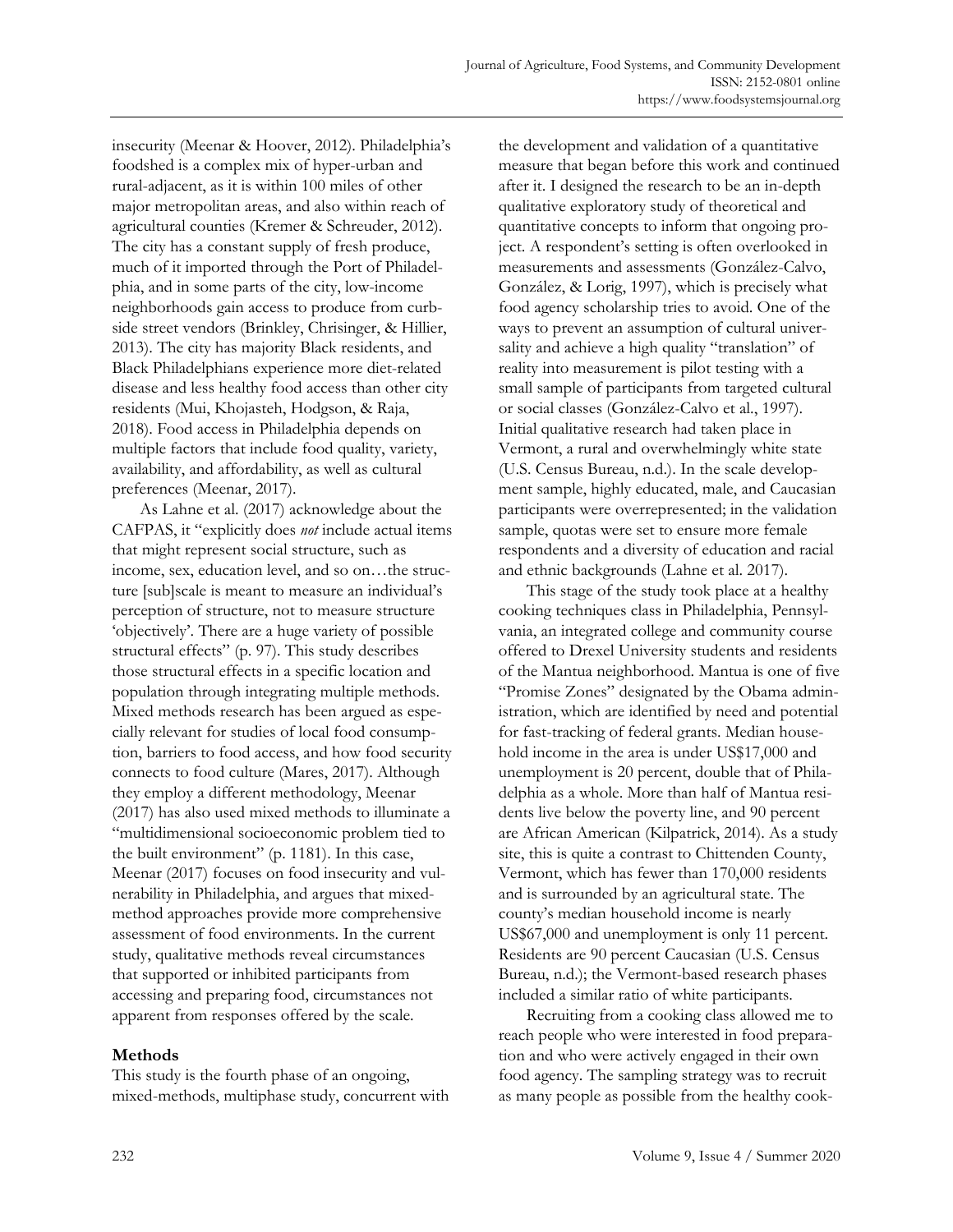ing class in order to capture the widest range of responses. Recruitment<sup>1</sup> took place on the first week of the ten-week course. The function of this purposeful sample (Marshall, 1996) was to obtain similar qualitative data to what had informed development of the CAFPAS. I sought in-depth information from a similarly sized group of people who were also interested in food and cooking but occupying different life circumstances from focus groups in Vermont. The purpose of this was to mimic the kind of data from which the original scale items (i.e., questions) were derived. Everyone enrolled in the cooking course demonstrated interest in participating; almost all (eight community residents and five students; 13 out of 15 total students) were interviewed at the beginning of the course. Follow-up interviews and one focus group took place three months after the course ended, for longitudinal data about lasting impressions and effects. (The focus group took the place of followup interviews for college students, due to scheduling constraints.) The study retained seven of eight community residents and three of five students in follow-up. Participants received a US\$20 gift card after the first interview and an additional US\$50 card upon completion of the follow-up. Interview and focus group protocols were developed using themes from the scale—what supports cooking, what inhibits cooking, what are someone's actual cooking practices—to create a semistructured format that allowed for both direct responses and unexpected information. All interviews took place at a community center near Mantua or on Drexel campus and were audio recorded and transcribed, with permission and approval of participants and my university's Institutional Review Board.

 Analysis of the data was a combination of grounded theory and thematically informed coding (Dowding, 2013), which was based on literature review of concepts related to food agency. Adapting grounded theory by using "sensitizing concepts" permitted the literature to act as a starting point for analysis while also allowing for unexpected themes to emerge (Bowen, G. A., 2006). First, I conducted a literature review to explore the existing research on constructs from the food agency scale and on the specific research population. This included literature on the connection between health, nutrition, and cooking; barriers to individual cooking practices; cooking skill and selfefficacy; food and cooking education and literacy; and social determinants of health. (For the full literature review, see Morgan, 2016.) I then developed a qualitative codebook based on a deep reading of four of the first-round interviews (with two college students and two community residents). I developed modified codebooks for follow-up interviews (which had a different question guide), based on the original codebook and a deep reading of two of the follow-up interviews. This resulted in an extensive list of codes. I shortened the list to emergent groupings of codes, or themes. From the coded material, I developed items related to food agency—again, based on our conception, on the literature review, and on the extant scale. To integrate the interview data with the scale, I reviewed major qualitative themes, broke them down into more specific component parts, and then compared them to current scale items in order to determine whether those themes are reflected in the scale.

 These two sets of items—mine and the scale's—were arrayed side-by-side for clearer visual understanding of the connection between the two (see Table 1). One way of merging qualitative and quantitative strands of research is a joint display: a figure or table in which the two sources of data can be directly compared. This visual side-by-side comparison highlights convergent and divergent places in the two strands (Creswell & Plano Clark, 2007). Although this table is not a "quantification of qualitative data," it does depend on presenting the qualitative data to be comparable to the results of past quantitative analysis i.e., the scale items.

 This array is critical because it allows connections to emerge that might remain hidden in other forms of analysis, and it provides a direct reflection on existing quantitative data collection. While traditional mixed-methods scholars often look for confirmatory findings (Creswell & Plano Clark, 2007),

<sup>1</sup> Recruitment in the Vermont study was a convenience sample, recruited through flyers posted on the university campus and surrounding community as well as on email listservs, to find willing participants for exploratory research.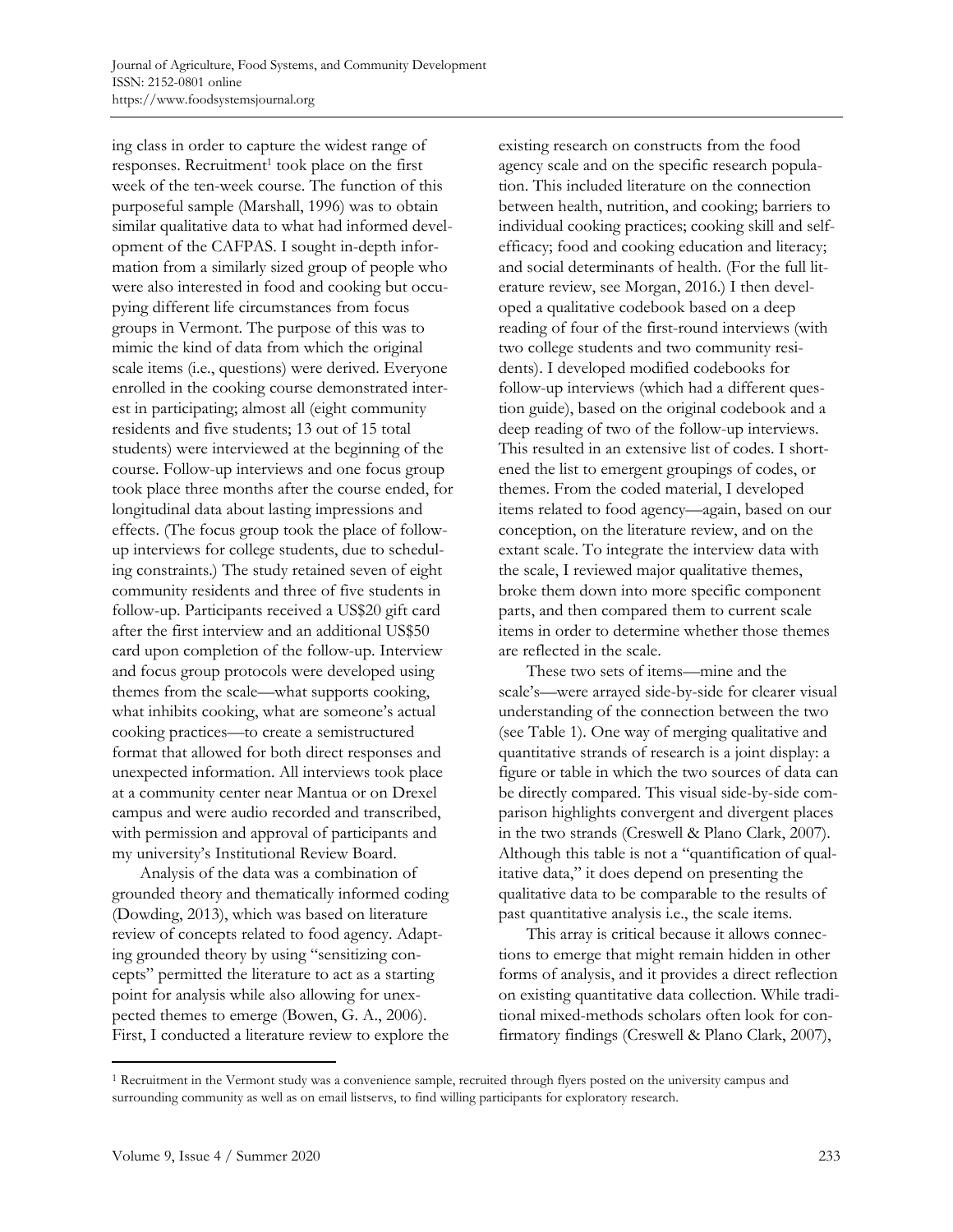conflicting findings are equally useful here for emergent understandings of complicated social phenomena (Wagner et al., 2012). Here, it illuminated both similarities and discrepancies between qualitative data from Philadelphians and the scale's items.

## **Results**

The primary result of this work is a side-by-side array of the quantitative measure (the result of qualitative and quantitative development) with the most recent qualitative data and emergent themes (see Table 1). Rather than following a typical

| <b>CAFPAS Item</b>                                                                                | Related Experiences in Qualitative Data                                       | <b>Qualitative Theme</b>                                    |
|---------------------------------------------------------------------------------------------------|-------------------------------------------------------------------------------|-------------------------------------------------------------|
| Before I start cooking, I usually have a mental<br>plan of all the steps I will need to complete. | a. Inability to plan ahead<br>b. Time management                              | a. Constraint (Skill)<br>b. Strategy (Cooking)              |
| In preparing food, I can solve most problems<br>with enough effort.                               |                                                                               |                                                             |
| When I shop for food, I know how I will use the<br>ingredients I am purchasing.                   | a. Lack of access to desired<br>education in nutrition or cooking             | a. Constraint (Income)                                      |
|                                                                                                   | b. Inability to plan ahead                                                    | b. Constraint (Skill)                                       |
| I feel like cooking is a waste of effort.                                                         |                                                                               |                                                             |
| My family responsibilities prevent me from<br>having time to prepare meals.                       |                                                                               |                                                             |
| I feel limited by my lack of cooking knowledge.                                                   | a. Lack of access to desired<br>education in nutrition or cooking             | a. Constraint (Income)                                      |
|                                                                                                   | b. Building technique                                                         | b. Aspiration (Cooking proficiency)                         |
| If everything else is equal, I choose to cook<br>rather than have food prepared by someone        | a. Distance from family who would<br>prepare meals                            | a. Constraint (Environment)                                 |
| else.                                                                                             | b. Inability to purchase prepared food b. Constraint (Income)<br>when desired |                                                             |
| I find cooking a very fulfilling activity.                                                        | --                                                                            |                                                             |
| Compared to other activities, cooking brings me<br>little enjoyment.                              | --                                                                            |                                                             |
| I am confident creating meals from the<br>ingredients I have on hand.                             |                                                                               |                                                             |
| I am inspired to cook for other people, like my<br>family or friends.                             | Accounting for others' tastes                                                 | Strategy (Cooking)                                          |
| I think a lot about what I will cook or eat.                                                      |                                                                               |                                                             |
| I know where to find the ingredients I need to<br>prepare a meal.                                 | Inability to plan ahead                                                       | Constraint (Skill)                                          |
| For me, cooking is just something to get through<br>as quickly as possible.                       | $\overline{\phantom{a}}$                                                      |                                                             |
| I feel burdened by having to cook for other<br>people, like my family or friends.                 | Accounting for others' tastes                                                 | Strategy (Cooking)                                          |
| I know how to use the kitchen equipment I have.                                                   | Inexperience with proper technique                                            | Constraint (Skill)                                          |
| When preparing food, it is easy for me to<br>accomplish my desired results.                       | Ability to cook what one envisions                                            | Aspiration (Cooking Proficiency)                            |
| I am comfortable preparing food.                                                                  |                                                                               |                                                             |
| My job responsibilities prevent me from having<br>the time to prepare meals.                      | Distance between home and work                                                | Constraint (Environment)                                    |
| When preparing food, I am confident that I can<br>deal with unexpected results.                   | Ability to cook what one envisions                                            | Aspiration (Cooking Proficiency)                            |
| I wish that I had more time to plan meals.                                                        | a. Limited time<br>b. Efficiency in cooking                                   | a. Constraint (Time)<br>b. Aspiration (Cooking Proficiency) |

*Table 1 continues*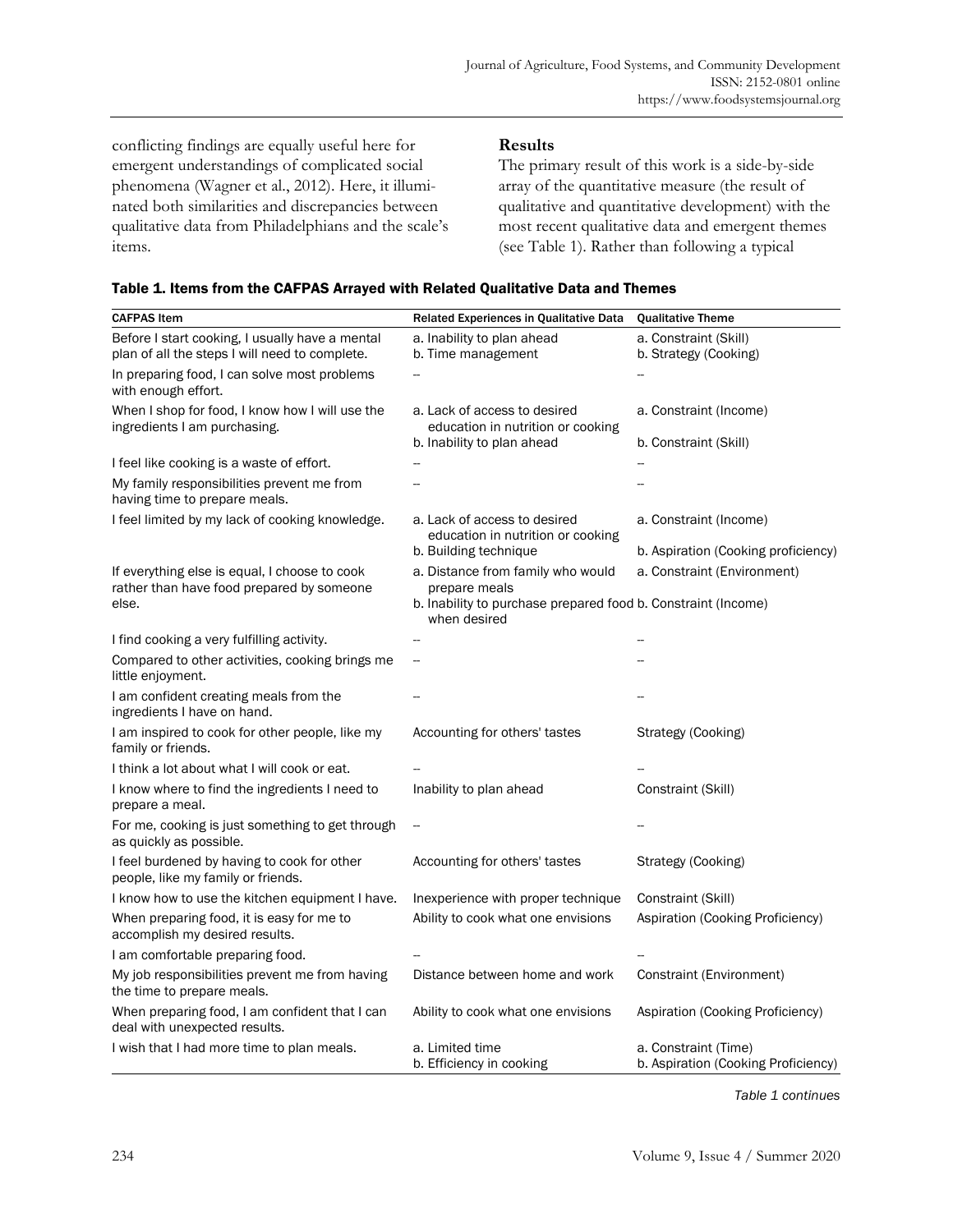#### *Table 1 continued*

| <b>CAFPAS Item</b>                                                                                              | Related Experiences in Qualitative Data Qualitative Theme |    |
|-----------------------------------------------------------------------------------------------------------------|-----------------------------------------------------------|----|
| I am involved in daily meal preparation.                                                                        |                                                           |    |
| If I try making a new type of food and it does not<br>come out right, I usually do not try to make it<br>again. | $\overline{\phantom{m}}$                                  |    |
| When presented with two similar products to pur-<br>chase. I feel confident choosing between them.              |                                                           |    |
| My social responsibilities prevent me from having -<br>the time to prepare meals.                               |                                                           |    |
| I prefer to spend my time on more important<br>things than food.                                                |                                                           | -- |

| Participant Experiences Not Represented in CAFPAS      |                                  |
|--------------------------------------------------------|----------------------------------|
| Lack of kitchen facilities or tools                    | Constraint (Environment)         |
| Lack of access to gardens                              | Constraint (Environment)         |
| Distance from grocery stores                           | Constraint (Environment)         |
| Insufficient budget                                    | Constraint (Income)              |
| Difficult transportation                               | Constraint (Income)              |
| Insufficient amount of food                            | Constraint (Income)              |
| Inexperience with cooking<br>terminology               | Constraint (Skill)               |
| Lack of familiarity with dish                          | Constraint (Skill)               |
| Limited energy                                         | Constraint (Time)                |
| Buying in bulk                                         | Strategy (Provisioning)          |
| Deal-seeking                                           | Strategy (Provisioning)          |
| Balancing price vs. quality                            | Strategy (Provisioning)          |
| Balancing price vs. satiety                            | Strategy (Provisioning)          |
| Assessing health to create meal<br>priorities          | Strategy (Provisioning)          |
| Gardening                                              | Strategy (Provisioning)          |
| Cooking for economic efficiency                        | Strategy (Cooking)               |
| Cooking for health/nutrition                           | Strategy (Cooking)               |
| Adjusting practices based on season Strategy (Cooking) |                                  |
| Altering recipes for health                            | Aspiration (Health)              |
| Eating fresh foods                                     | Aspiration (Health)              |
| Managing health issues with food                       | Aspiration (Health)              |
| Cooking from scratch                                   | Aspiration (Cooking Proficiency) |
| Cooking or trying new foods                            | Aspiration (Cooking Proficiency) |
| Growing and preserving own food                        | Aspiration (Self-sufficiency)    |
| Cooking for and helping others                         | Aspiration (Self-sufficiency)    |

descriptive qualitative analysis, this method supports the study's objectives of comparing qualitative data directly with the quantitative measure. It provides systematic insights into additional facets of food agency in a similar form as the scale and is equally succinct. The table visually demonstrates the themes of participants' experience of food agency that are reflected in the scale and the ones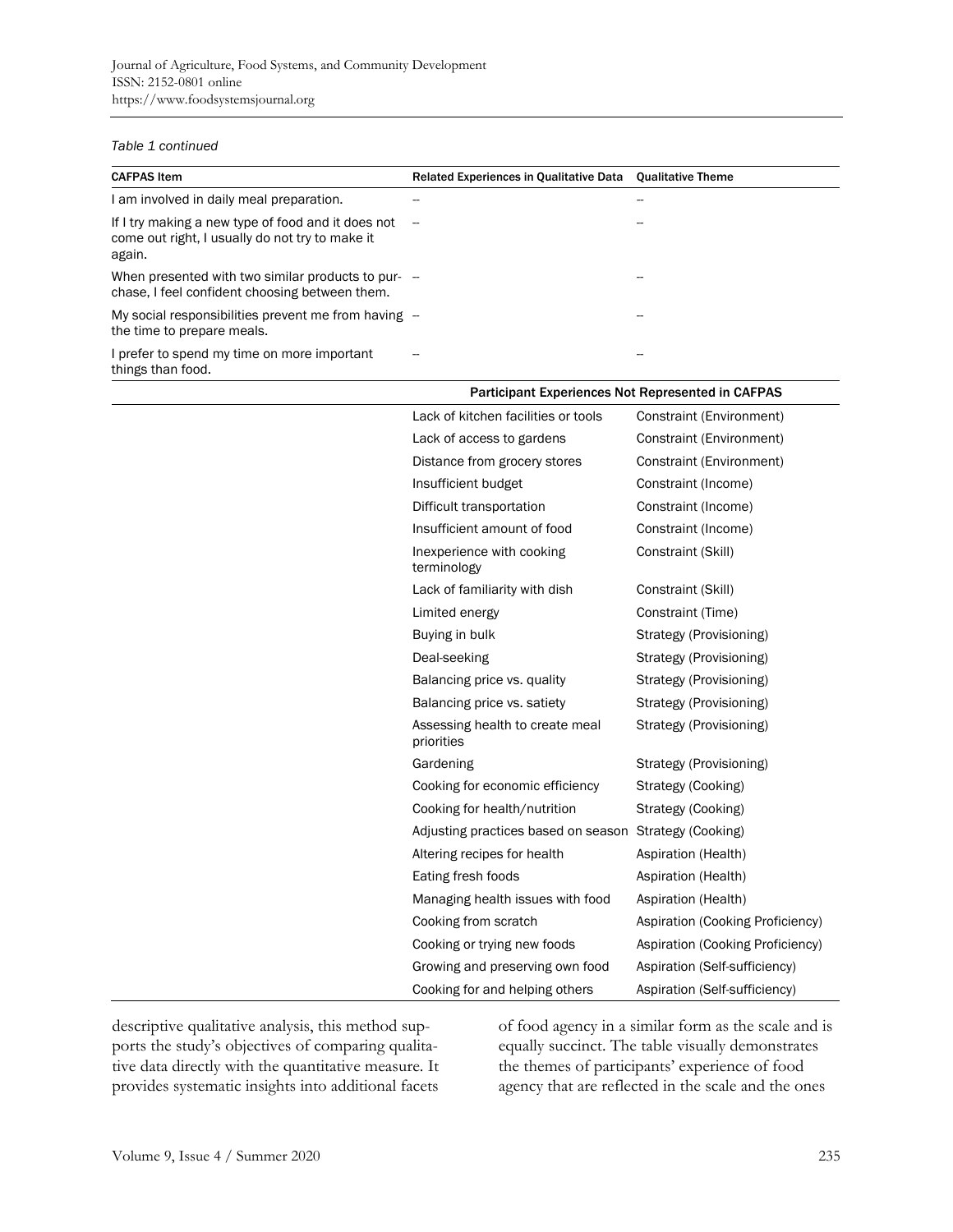that are not. Qualitative themes fall into three main groups: constraints on agency, strategies for provisioning and preparation of food, and aspirations related to food—the latter emerging from grounded theory coding.<sup>2</sup> Each theme is illustrated by specific examples from the qualitative data, which are compared to specific items from the scale. Experiences and themes from the qualitative data that are *not* related to any CAFPAS items are listed at the bottom of the table. One experience or theme may be reflected by multiple CAFPAS items. For an example of the scaffolding behind each, see Appendix or Morgan (2016). Where there is a "--" in the table, no Philadelphia participants indicated the item as part of their food actions.

 The array shown in Table 1 is a top-level summation of more specific and complex data. For example, four primary constraints on agency emerged: physical environment, lack of time or energy to shop or cook, lack of money, and lack of cooking skill. Each of these arose from multiple pieces of specific data. This table demonstrates which of the group's experiences would not be captured by filling out the CAFPAS. It confirms aspects of food agency in the scale as well as gaps in the scale's ability to capture this group's actions, shedding light on additional aspects of food agency that were not previously documented.

 The table reveals some overlap in CAFPAS food agency measurement and facets of participants' lived experiences. However, it also reveals many constraints and supports of agency that are not represented by any scale items. The biggest gaps in CAFPAS measurement of these qualitative themes are environmental barriers, income barriers, and provisioning strategies that support agency in overcoming barriers.

#### *Constraints*

The primary constraints on agency that emerged for this group were physical environment, lack of time or energy to shop or cook, lack of money, and lack of cooking skill. It is worth noting that these constraints have significant overlap. For example, many people struggled with time-efficient procurement of groceries. Transportation is a struggle—an issue not only of physical environment in distance from stores, but also of time, with bus trips sometimes adding hours to the task of shopping. It can also be seen as an issue of income, since for many participants, not being able to afford a car (or taxi) limits how much they can buy per shopping trip and how frequently they must go to the store. As one participant, Annie, described, "I'm so exhausted at the end of the day . . . just the fact of getting there is time consuming. When I'm in the supermarket itself . . . I'm in there 15 minutes, I'm done, but just getting there, it takes more than an hour because I take public transportation." Here, environment, time, and money all converge to make it difficult for Annie to access groceries, despite the fact that she has plenty of cooking skill in the kitchen.

 The scale has few items that relate to these barriers. The only item connected to the effects of physical place is "I rely on someone else to prepare the majority of my meals." This loosely links to the issue of distance to family that some participants, notably college students, cited as an issue in their lives, although if students *did* rely on parents, but could not get to them, there is no clear way to indicate this in the survey. The items relating to income ask whether a respondent prefers to cook their own food or purchase it; this framing does not allow for someone to prefer to buy prepared food but not be able to afford it. The scale does ask about skill and confidence in the kitchen, albeit in ways that do not exactly match the specific areas in which participants identify their deficits, such as not understanding terminology in cookbooks, or not knowing the proper techniques demanded by recipes. Time constraints, by contrast, are well represented in the scale. Nearly all participants mentioned time as a barrier to their cooking; interestingly, they were just as likely to frame time deficit as a lack of *energy*. That nuance is not represented in the scale. It may be important because people who are more skilled might need less energy to complete tasks.

<sup>&</sup>lt;sup>2</sup> These categories are different than the scale subsections in order to replicate early qualitative research on the constraints and supports of food agency. By contrast, the scale's subsections were developed from computational testing.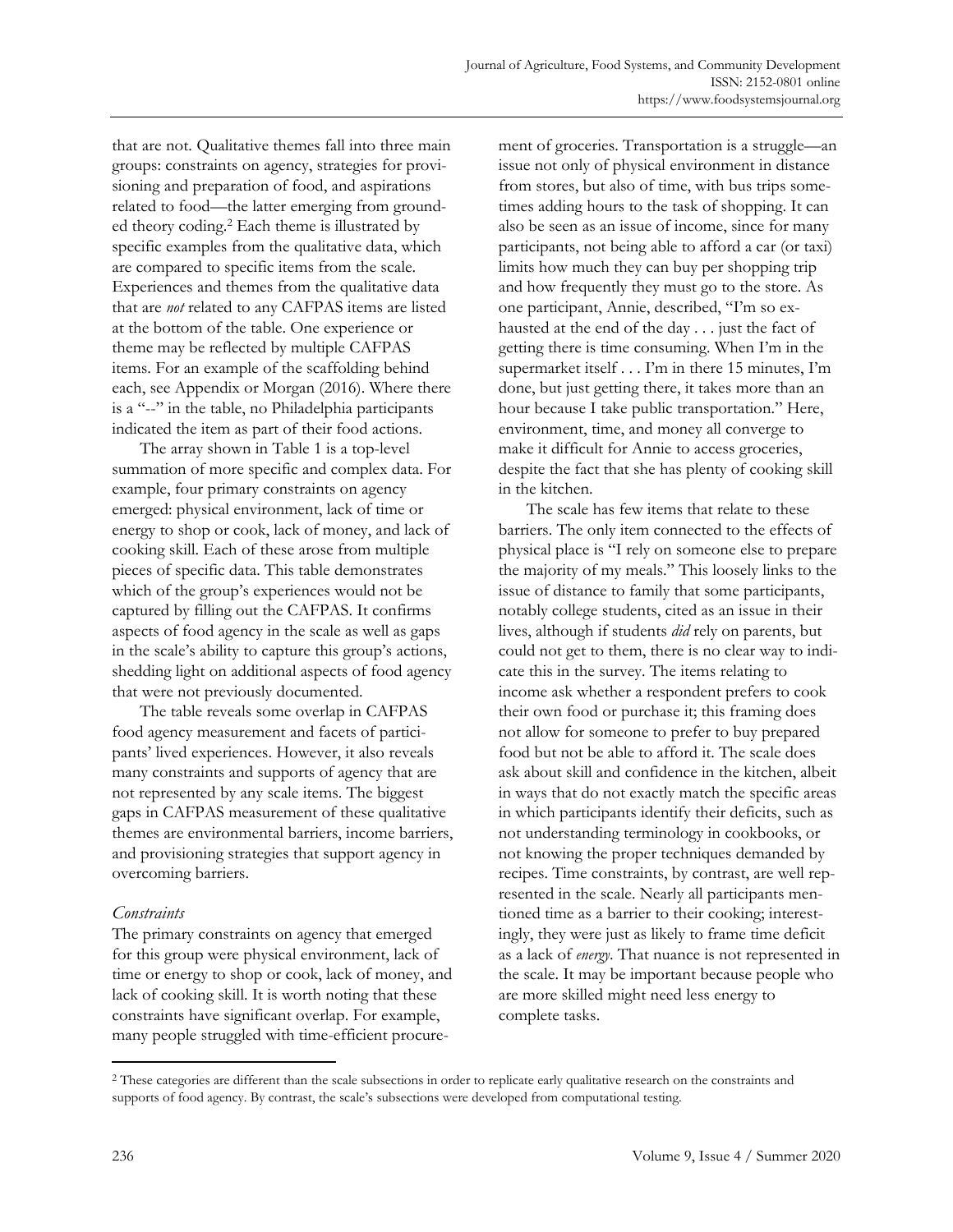#### *Supports*

In terms of what supports food agency (one of this study's original questions), interviews clearly revealed that participants are very strategic about how they plan and provision around food. Their strategies allow them some freedom within economically or environmentally constrained circumstances. Most plans revolve around shopping for different types of foods at different stores in order to maximize quality or convenience while minimizing cost. Two participants named their provisioning habits as the reason they eat the way they want to, despite limited incomes. They verbally rated themselves as 10 out of 10, with totally free and unconstrained food agency. One uses coupons, buys in bulk, and seeks the lowest prices; the other grows the majority of her vegetables in a community garden plot, drastically lowering her grocery budget. Their agency arises from careful, active engagement with their best food-sourcing tactics.

 Procurement strategies do not appear in the scale as a support of food agency. There is one associated question, "When I shop for food, I know how I will use the ingredients I am purchasing." An item that might more accurately reflect how Philadelphia participants bolster their agency might instead be something like "My strategies for obtaining food allow me to have what I need to cook." Such an item would allow for more flexibility around how people can procure food, beyond just purchasing. Cooking strategies are much more represented in the scale, from time management, to social relationships in cooking, to planning based on ingredient availability. But if people cannot get food, it may not matter whether they have the skills and inclination to cook it.

#### *Aspiration: An emergent aspect*

Aspiration—to eat more healthfully, cook more skillfully, and have greater self-sufficiency emerged as a consistent theme when participants spoke of their food experiences. They hoped, through their own efforts, to attain a greater level of agency. This is not surprising in a group of people who self-selected into a course on healthy cooking techniques, but I did not predict the variety nor force of participants' food ambitions. As a facet of food agency, aspiration emerged an unexpectedly important way in which people related to their own food choices and actions.

 Participant aspirations for healthy eating are not reflected in the food agency scale precisely because it was designed to be nonprescriptive regarding personal diets. And yet, health and cooking are two things that Philadelphian participants often conflated. Cooking from scratch, yet another aspiration, is likewise not present in the scale, as it is difficult to define and, again, potentially prescriptive. Cooking technique and planning appear in the scale, whereas trying new food and understanding cooking jargon do not. While aspiration for greater skill could easily fit into the CAFPAS category of "food attitudes," it is not represented in the scale. Where cooking-related goals are represented, they appear in present terms, not aspirational ones; there is no way for respondents to note discrepancy between their current abilities and what they wish to achieve in the future. The implications of this are discussed below.

# **Discussion**

. . . while price is paramount, low-income people are neither unthinking dupes of the corporate food system motivated only by appetite, nor overly rational calculators driven only by price, but inhabitants of marginalized yet complex social worlds in which they must actively navigate a variety of barriers to obtain the foods they prefer. (Alkon et al., 2013)

 This discussion blends insights into both the CAFPAS and food agency theory more broadly. Nearly all the constraints on food agency emergent in the qualitative data can be connected to issues of socioeconomic status. Constraints such as lack of appropriate cooking facilities and tools, or distance from grocery stores and difficulties with transportation, could be alleviated with greater access to resources. This finding confirms some existing literature about urban food access: what is important for this study is the particulars of *how* participants skillfully navigate around these barriers, that is, how they enact food agency. Provisioning strategies appear as means to mitigate socioeconomic struggles. Interestingly, many of the strategies are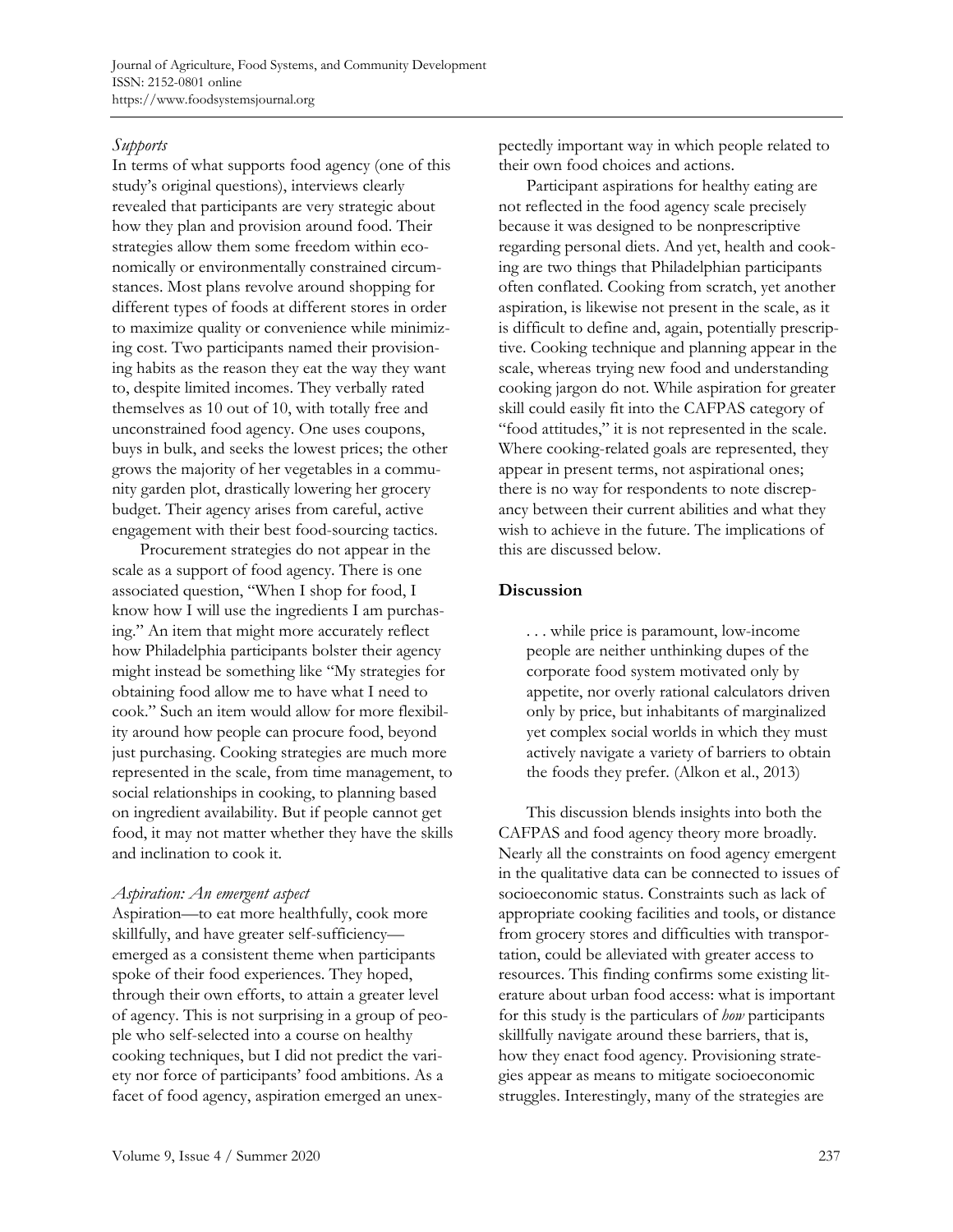like ones recounted by more financially comfortable participants in Vermont. Strategies like shopping at different stores for the best deals on different foodstuffs, or growing vegetables to reduce food budgets are tools for making money go as far as possible in accessing quality food. Perhaps unsurprisingly in a group of low-income participants, lack of money strongly influences needs and actions regarding food and resulting experiences of food agency. The skills used to navigate personal circumstance matter to the individuals in this study, but they also matter broadly in supporting health and wellbeing. The personal ability to organize, plan, shop, and cook increases chances of healthy cooking (Bisogni, Jastran, Seligson, & Thompson, 2012).

 Although structure appears to be this group's main stumbling block to shopping and cooking, it is only a small part of the CAFPAS, representing five of 28 total items. Ability to plan and complete a cooking project are well represented by scale items, but for these participants, cooking abilities are secondary to whether they can get the ingredients they want to cook in the first place. The primary ways in which many of them enact agency is through sourcing food, despite structural impediments to doing so. Their stories echo studies done with urban residents of color, which show that low-income shoppers in food deserts do not necessarily buy groceries at the oft-referenced gas stations, but instead travel outside their own neighborhoods to get food (Rose, 2011). The cost of that travel, rather than knowledge or distance, is the primary barrier to food access (Alkon et al., 2013) and to cooking (Wolfson, Bleich, Smith, & Frattaroli, 2016). Several national nutritional programs focus on building shopping skills, such as Cooking Matters or the YMCA diabetes prevention program. These programs are designed to support personal capacity and bring recognition to the importance of personal environment. It may be worthwhile for more cooking courses to incorporate provisioning strategies and skills.

 It is important to note that none of the participants have children still at home—likely part of the reason they could participate in the cooking course, this research, and perhaps also in time-intensive procurement strategies. While possibly a weakness

of this sample, it opens the door for deeper comparison to research with parents. In their consideration of working mothers, Bowen and her colleagues point out that the societal pressure to cook remains, even as time available for cooking has decreased (S. Bowen, Elliot, & Brenton, 2014). Being poor, the authors contend, "makes it nearly impossible to enact the foodie version of a homecooked meal" (p. 23). Although this study did not reveal many experiences related to social pressures around cooking, a study with parents of small children would probably reflect many more of such CAFPAS items. Further study could explore supporting food agency through different methods and under different circumstances such as parenthood.

 The CAFPAS items that do cover food provisioning and preparation do not reflect how *able* someone is to purchase the ingredients they desire, whether because of physical access, financial ability, or effective deal-seeking. For example, one might always be able "to decide what I would like to eat at any given time," or "feel confident choosing between" two similar products, but not be able to access the ingredients to prepare what they would like to eat, or have the money to buy either of two similar products. Although the CAFPAS has several items describing feelings, including (lack of) enjoyment of cooking, these feelings did not emerge as important factors for many participants in this study. People prepared food as needed; although their skill and self-efficacy had an impact, through familiarity with technique or equipment, their own feelings seemed less relevant to whether they cooked. The exception was for feelings of low energy. This disconnect between scale items and people's reported motivations may suggest that, for people of limited means, enacting food agency is a requirement, not a luxury of choice over whether or not to cook.

 For these participants, aspiration is not superseded by low socioeconomic status. Despite constraints, participants aspire to healthier choices and options, more effective action, and greater selfsufficiency. During interviews, they sometimes mined me for information: did I know how to can food? Are raw vegetables healthier than cooked ones? I heard more references to gardening for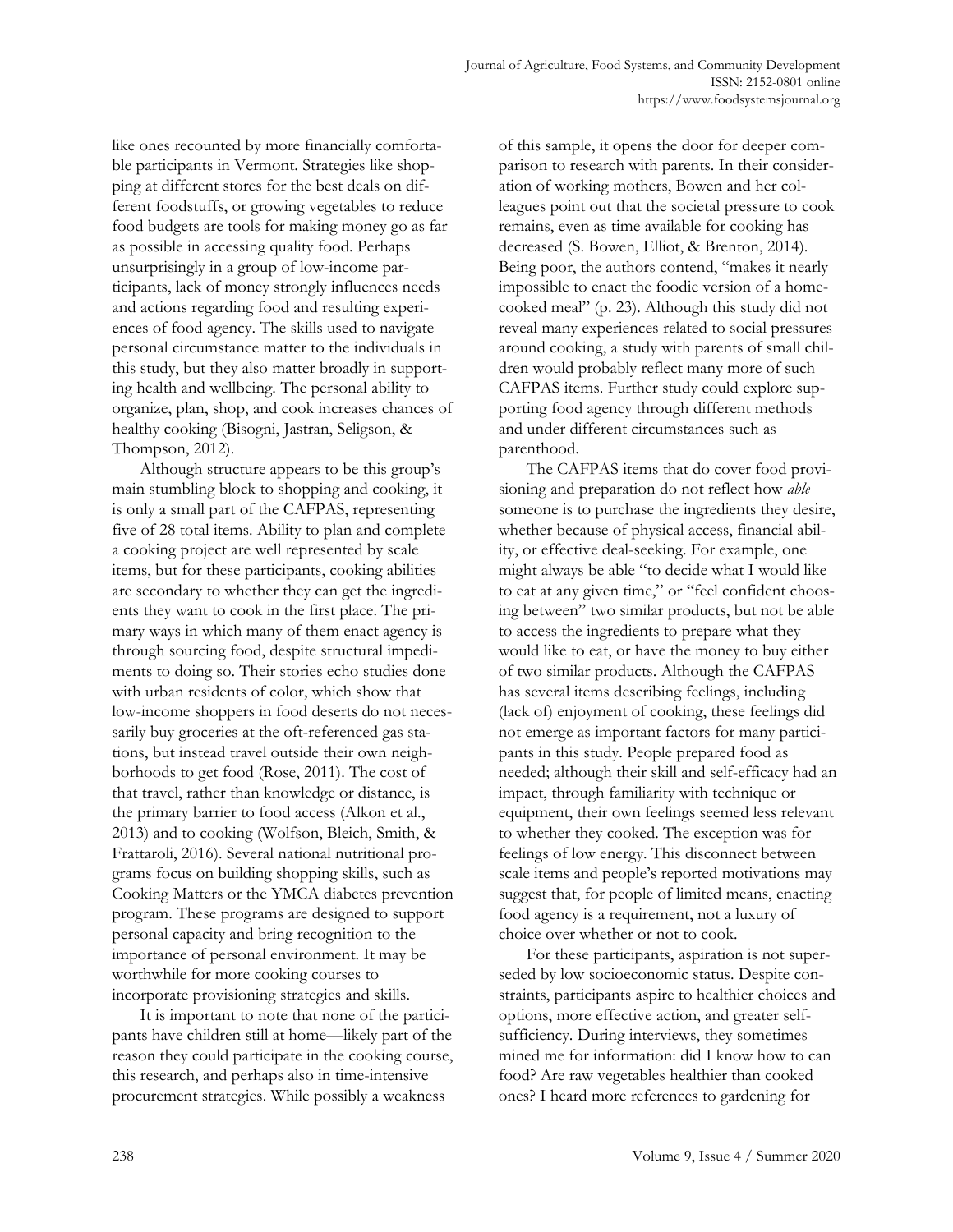food access than I did to services like food banks or SNAP benefits. Some cooking-related aspirations appear in the CAFPAS, although they (perhaps appropriately) are framed in present terms, not forward-thinking ones. The scale is not intended to measure the discrepancy between where people are and where they wish to be, but those insights could shed light on the ways in which low-income and structurally-constrained populations can best be supported in increasing food agency. While aspiration might not make a difference in someone's agency *in this moment*, I suspect it affects how agency develops. If the scale is to be used in pre- and post-testing of classes or other events, it might also be useful to track whether changes in agency are related to personal aspiration.

 These various ways of understanding cooking and food provisioning have serious implications for policy and health initiatives. As Wolfson and others (2017) note, when the "assumptions about cooking skills are not grounded in theory, they unintentionally shape the development and evaluation of interventions designed with the intent to shift or enhance the practices of participants" (p. 1148). If we assume that the problem is that people do not know how to cook, but the real problem is that they don't have a car with which to buy groceries, then interventions relying on cooking education and home economics will not solve the problem. If we know that people would rather have access to a garden than a food bank, another food bank may not be the best service. This group, for the most part, wants to be supported by building personal capacity. They see opportunity for increasing agency by changing their own skill level, not changing the larger forces. This target makes sense; it is what they can control. But from a systems perspective, to increase agency for many, it also makes sense to work on structures. For these participants, structural supports of food agency might be making higher quality food more easily accessible in urban neighborhoods. Data from other parts of our study (see Morgan, 2016) suggest that having transparent information about food's origins, cooking education for whoever wants it,

and gardening education and community garden plots would further support the individual food agency of this group. For a full conception of food agency, if it is to be applied in community projects or policy decisions, we need to understand individuals' preferred actions and the structures that either support or inhibit them, ideally working directly with community members to develop place-based plans.

 Based on their descriptions of their daily food actions and attitudes, I suspect that some participants would have relatively high food agency scores, in part *because* they are so constrained by circumstances.3 Many of them reported complex, time- and skill-intensive cooking and provisioning strategies that they acquired to negotiate between their limited means and high standards of health and nutrition. Interim statistical testing of the CAFPAS samples show that income and food agency scores generally are unpredictably related. The average score is steady across nearly all income groups, dipping slightly for people making US\$125,000 to US\$150,000 a year. Overall, food agency scores are lowest at the lowest and highest ends of the income spectrum (Lahne, 2016). This insight raises some questions about food agency theory broadly. Is someone a stronger agent because they are not only able, but required, to prepare their own food? Would food agency decrease if a capable but unwilling cook suddenly had more access to money and therefore greater ability to buy themselves out of food preparation? It seems possible that more structural constraints on agency actually result in greater self-efficacy and skill as people navigate barriers successfully. To possess food agency, one might need either ability or money; maybe it is best to have a good measure of both. Having very little money might impede agency even when skill and self-efficacy exist, whereas having a lot of money might impede the development of skill and self-efficacy to build agency beyond financial ability to pay.

 While urban environment and socioeconomic themes show up consistently in this data, racial themes remain relatively obscured, except in a few instances. One participant directly linked her ethnic

<sup>&</sup>lt;sup>3</sup> Participants were not able to complete the CAFPAS because its items were still being tested for explanatory power.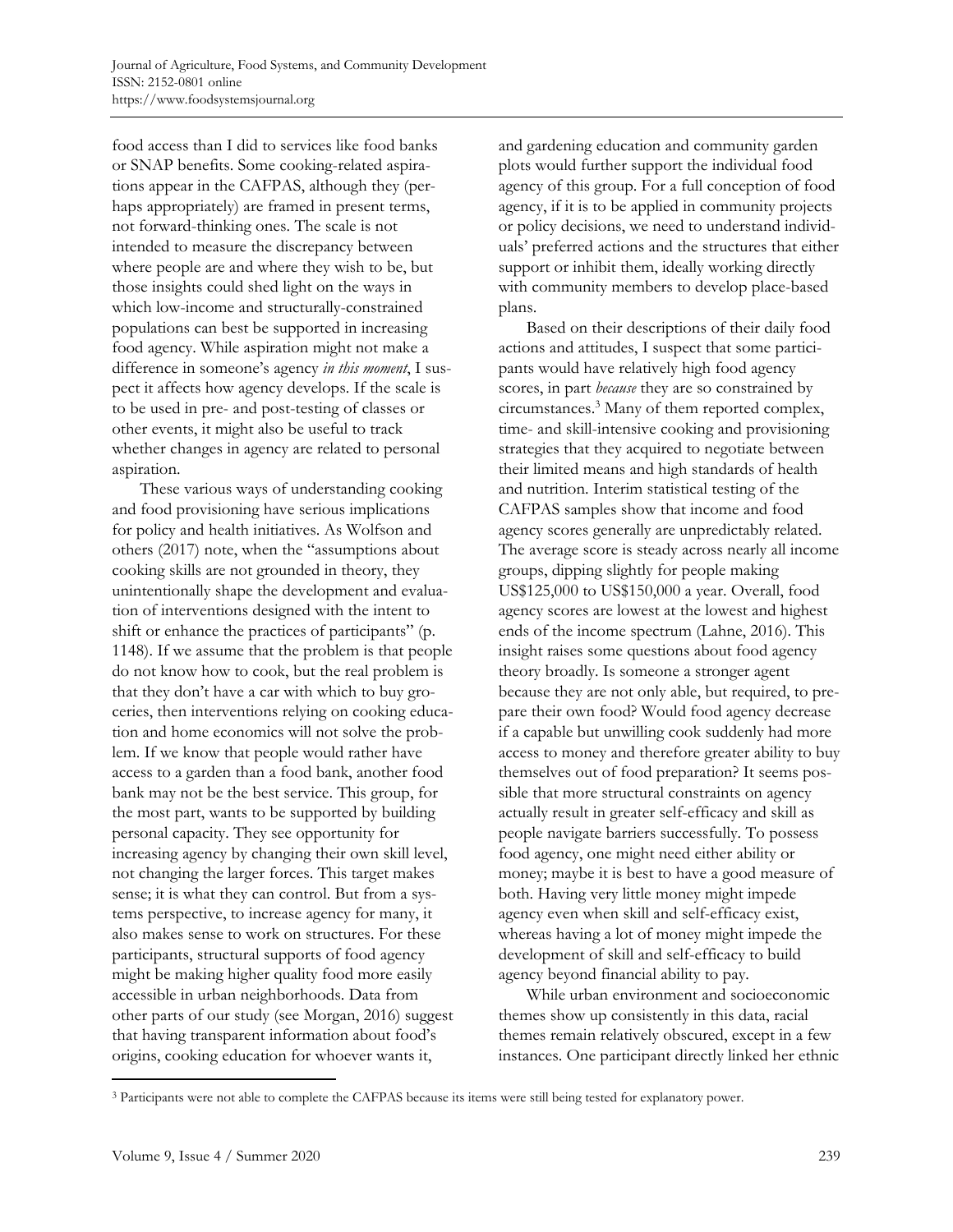and racial identity to her food choices, citing the inherent wisdom of poor and enslaved Black Americans' culinary choices: the healthfulness of what can be dug out of the dirt (i.e., vegetables) and the preservative power of fried meats. Another mentioned needing to choose foods based on low sodium and seemed to link this to hypertension risks for Black Americans. One woman made food choices based on her Filipina heritage and upbringing, cooking mostly Asian foods and eschewing mainstream American foods (like donuts for breakfast) that she saw as inherently poor in nutrition and quality. These and other experiences point to the kinds of foods around which participants organized their food actions, but they did not appear to influence the success or failure of those actions, with the exception of the Filipina participant struggling to source some Asian ingredients. Race may be more of an issue of food *identity* than food agency. Initial tests on the relationship on food agency scores and income were not available for food agency and race, as the development and validation samples did not have enough respondents of color for statistical significance. Future testing could illuminate more about this relationship and whether the scale is equally predictive across racial categories.

 Food justice movements, socioeconomic structures, and personal agency all interact in placebased ways. One participant is able to enact a much higher level of food agency due to recent access to a community garden plot, something that was unavailable to her upon first emigrating to the U.S., which had negatively impacted her family's access to culturally appropriate foods. Her current food sourcing practices are a mixture of personal skill, cultural identity, and community resources. As mentioned earlier, her provisioning methods allow her a feeling of unconstrained agency, despite having a very limited income. As theorized previously, food agency is dependent on skill, self-efficacy, and structure alike; and it can shift substantially if one of these factors changes.

#### **Conclusion**

Without data from this community in Philadelphia, we could fail to notice the importance of food provisioning strategies, both as a stumbling block, and as an area for negotiating personal food agency within constraints. This study was able to unpack the importance of strategic skill and aspiration in food agency development. While this personal ability and growth were important, they are not currently probed in the CAFPAS.

 As a theory, food agency intends to bridge the gap between pure sociological conceptions and the more individualistic perspective of traditional nutrition study. It brings together the twin truths that people's circumstances strongly influence their lives, and they make choices of their own volition. Ideally, food agency theory will contribute to the conversation about how community and university actors can work together toward productive action research rooted in place (Porter, Woodsum, & Hargraves, 2018). Organizations focused on incremental change—as granting agencies often are may require academics and community workers to use quantitative tools to measure progress. But if the tools themselves are flawed, perhaps because they do not fully reflect the structural influences that both the literature and this data show to be important, then the measurement of progress can become tautological. I hope this paper serves as an example of methods for developing meaningful and more democratic measurements of holistic processes, and the kinds of experiences that can remain invisible to academic inquiry unless they are intentionally sought out.

 Luyt (2012) argues that the development, validation, and revision of a measurement tool is "a cyclical process best undertaken through mixed methods research, emphasizing the complementarity of qualitative and quantitative methods" and placing equal emphasis on consistent and inconsistent findings (pp. 295–296). The variety and specificity of insights about food agency that emerged from this project suggest that CAFPAS scores are perhaps best understood with accompanying, circumstantial data. Likewise, qualitative inquiry into food agency can be appropriately contextualized by connecting it to broader patterns in CAFPAS data. This study reveals aspects of food agency that deserve deeper consideration, such as provisioning strategies, and the possibility that constraints on agency might, counterintuitively, result in increased personal agency through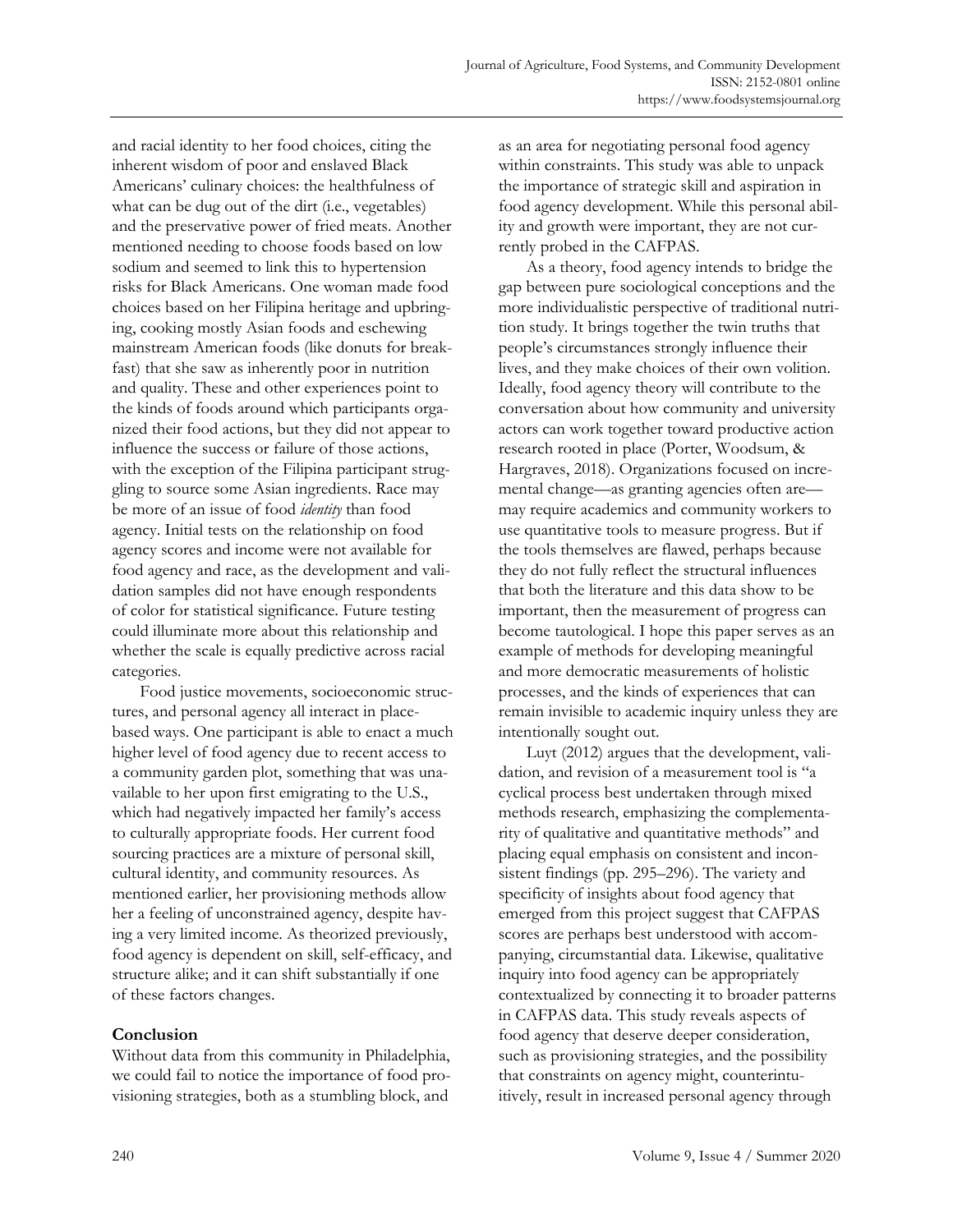the acquisition of necessary skills. This work also directly counters mainstream stereotypes of lowincome, urban eaters. Participants here aspire to better eating and cooking, and employ diverse, intentional strategies to acquire high-quality foods, against the odds.

## **Acknowledgments**

I gratefully thank Amy Trubek and Jacob Lahne for inclusion in their research, and their help in the creation, ongoing support, and completion of this project. Maria Carabello assisted in data collection and gave much-needed advice. James Fuestel at

Drexel University kindly opened his classroom to this research, and Drexel University's Dornsife Center for Neighborhood Partnerships was critically helpful in recruiting participants. Julia Wolfson provided helpful comments on the original manuscript. Teresa Mares and Bernice Garnett offered invaluable guidance and feedback on the thesis from which this article was developed. This article was much improved thanks to the comments from two anonymous reviewers. My deep gratitude to the participants who made this project possible.

## **References**

- Alkon, A. H., Block, D., Moore, K., Gillis, C., DiNuccio, N., & Chavez, N. (2013). Foodways of the urban poor. *Geoforum*, *48*, 126–135. https://doi.org/10.1016/j.geoforum.2013.04.021
- Bandura, A. (2000). Exercise of human agency through collective efficacy. *Current Directions in Psychological Science, 9*(3), 75–78. https://doi.org/10.1111/1467-8721.00064
- Bandura, A. (2004). Health promotion by social cognitive means. *Health Education & Behavior, 31*(2), 143–164. https://doi.org/10.1177/1090198104263660
- Bell, J., Mora, G., Hagan, E., Rubin, V., Karpyn, A. (2013). *Access to healthy food and why it matters: A review of the research*. Retrieved from http://thefoodtrust.org/uploads/media\_items/access-to-healthy-food.original.pdf
- Bell, R., & Marshall, D. W. (2003). The construct of food involvement in behavioral research: Scale development and validation. *Appetite, 40*(3), 235–244. [https://doi.org/10.1016/S0195-6663\(03\)00009-6](https://doi.org/10.1016/S0195-6663(03)00009-6)
- Bisogni, C. A., Jastran, M., Seligson, M., & Thompson, A. (2012). How people interpret healthy eating: Contributions of qualitative research. *Journal of Nutrition Education and Behavior, 44*(4), 282–301. https://doi.org/10.1016/j.jneb.2011.11.009
- Bowen, G. A. (2006). Grounded theory and sensitizing concept. *International Journal of Qualitative Methods, 5*(3), 12–23. https://doi.org/10.1177/160940690600500304
- Bowen, S., Elliott, S., & Brenton, J. (2014). The joy of cooking? *Contexts, 13*(3), 20–25. https://doi.org/10.1177/1536504214545755
- Braveman, P. A., Kumanyika, S., Fielding, J., LaVeist, T., Borrell, L. N., Manderscheid, R., & Troutman, A. (2011). Health disparities and health equity: The issue is justice. *American Journal of Public Health, 101*(S1), S149–S155. https://doi.org/10.2105/AJPH.2010.300062
- Brinkley, C., Chrisinger, B., & Hillier, A. (2013). Tradition of healthy food access in low-income neighborhoods: Price and variety of curbside produce vending compared to conventional retailers. *Journal of Agriculture, Food Systems, and Community Development, 4*(1), 155–169. https://doi.org/10.5304/jafscd.2013.041.011
- Carabello, M. (2015). *Defining food agency: An ethnographic exploration of home and student cooks in the Northeast*. UVM Graduate College Dissertations and Theses, No. 453. https://scholarworks.uvm.edu/graddis/453
- Choi, B. C. K., & Pak, A. W. P. (2006). Multidisciplinarity, interdisciplinarity and transdisciplinarity in health research, services, education and policy: 1. Definitions, objectives, and evidence of effectiveness. *Clinical and Investigative Medicine, 29*(6), 351–364. Retrieved from https://pubmed.ncbi.nlm.nih.gov/17330451/
- Creswell, J. W., & Plano Clark, V. L. (2007). *Designing and conducting mixed methods research*. Thousand Oaks, CA: SAGE.
- DeVellis, R. F. (2011). *Scale development: Theory and applications* (3rd ed.). Thousand Oaks, CA: SAGE.
- Dowding, D. (2013). Best practices for mixed methods research in the health sciences, John W. Creswell, Ann Carroll Klassen, Vicki L. Plano Clark, Katherine Clegg Smith for the Office of Behavioral and Social Sciences Research; Qualitative methods overview, Jo Moriarty [Book review]. *Qualitative Social Work*, *12*(4), 541–545. https://doi.org/10.1177/1473325013493540a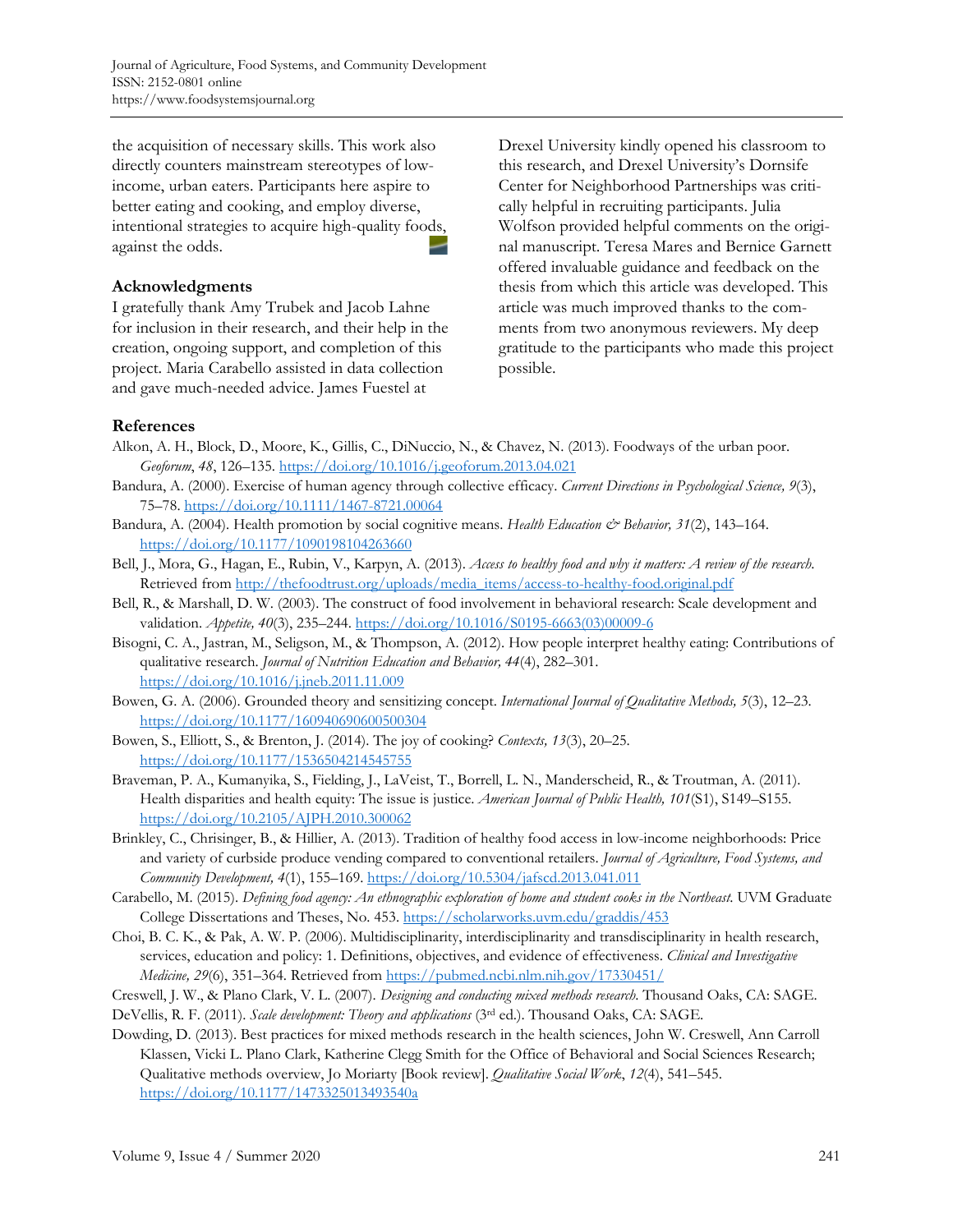- Francis, C. A., Lieblein, G., Breland, T. A., Salomonsson, L., Geber, U., Sriskandarajah, N., & Langer, V. (2008). Transdisciplinary research for a sustainable agriculture and food sector. *Agronomy Journal, 100*(3), 771–776. https://doi.org/10.2134/agronj2007.0073
- González-Calvo, J., González, V. M., & Lorig, K. (1997). Cultural diversity issues in the development of valid and reliable measures of health status. *Arthritis & Rheumatism*, 10(6), 448-456. https://doi.org/10.1002/art.1790100613
- Kilpatrick, K. (2014, January 28). In blighted Mantua, a history of poverty, crime and pride. *Aljazeera America*. Retrieved from http://america.aljazeera.com/articles/2014/1/28/obama-philadelphiapromizezonesmantua.html
- Knierim, A., & Callenius, C. (2018). Transdisciplinary approaches and methods in the context of food and nutrition security. *Hidden Hunger: Strategies to Improve Nutrition Quality, 118*, 144–151. https://doi.org/10.1159/000484465
- Kremer, P., & Schreuder, Y. (2012). The feasibility of regional food systems in metropolitan areas: An investigation of Philadelphia's foodshed. *Journal of Agriculture, Food Systems, and Community Development, 2*(2), 171–191. https://doi.org/10.5304/jafscd.2012.022.005
- Lahne, J. (2016, June 24). *When cooking counts: A pilot quantitative study of the intersection of socioeconomic status and food agency*. Scarborough Fare ASFS/AFHVS/CAFS Annual Conference, University of Toronto Scarborough.
- Lahne, J., Wolfson, J. A., & Trubek, A. (2017). Development of the cooking and food provisioning action scale (CAFPAS): A new measurement tool for individual cooking practice. *Food Quality and Preference, 62*, 96–105. https://doi.org/10.1016/j.foodqual.2017.06.022
- Luyt, R. (2012). A framework for mixing methods in quantitative measurement development, validation, and revision: A case study. *Journal of Mixed Methods Research, 6*(4), 294–316. https://doi.org/10.1177/1558689811427912
- Mares, T. M. (2017). Navigating gendered labor and local food: A tale of working mothers in Vermont. *Food and Foodways, 25*(3), 177–192. https://doi.org/10.1080/07409710.2017.1343064
- Marshall, M. N. (1996). Sampling for qualitative research. *Family Practice, 13*(6), 522–526. https://doi.org/10.1093/fampra/13.6.522
- Meenar, M. R. (2017). Using participatory and mixed-methods approaches in GIS to develop a place-based food insecurity and vulnerability index. *Environment and Planning A: Economy and Space, 49*(5), 1181–1205. https://doi.org/10.1177/0308518X16686352
- Meenar, M. R., & Hoover, B. M. (2012). Community food security via urban agriculture: Understanding people, place, economy, and accessibility from a food justice perspective. *Journal of Agriculture, Food Systems, and Community Development, 3*(1), 143–160. https://doi.org/10.5304/jafscd.2012.031.013
- Morgan, C. B. (2016). *Expanding food agency: Exploring the theory and its scale in Philadelphia, PA*. UVM Graduate College Dissertations and Theses, No. 661. Retrieved from https://scholarworks.uvm.edu/graddis/661
- Mui, Y., Khojasteh, M., Hodgson, K., & Raja, S. (2018). Rejoining the planning and public health fields: Leveraging comprehensive plans to strengthen food systems in an urban versus rural jurisdiction. *Journal of Agriculture, Food Systems, and Community Development, 8*(B), 73–93. https://doi.org/10.5304/jafscd.2018.08B.004
- Ogden, C. L., Lamb, M. M., Carrol, M. D., & Flegal, K. M. (2010). Obesity and socioeconomic status in adults: United States 1988-1994 and 2005-2008. *NCHS Data Brief,* (50), 1–8. Retrieved from https://pubmed.ncbi.nlm.nih.gov/21211165/
- Porter, C. M., Woodsum, G. M., & Hargraves, M. (2018). Introduction—and invitation—to the food dignity special issue. *Journal of Agriculture, Food Systems, and Community Development,* 8(A) 1–4. https://doi.org/10.5304/jafscd.2018.08A.025
- Rose, D. J. (2011). Captive audience? Strategies for acquiring food in two Detroit neighborhoods. *Qualitative Health Research*, *21*(5), 642–651. https://doi.org/10.1177/1049732310387159
- Sobal, J., & Bisogni, C. A. (2009). Constructing food choice decisions. *Annals of Behavioral Medicine*, *38*(1), s37–s46. https://doi.org/10.1007/s12160-009-9124-5
- Sutton, D. E. (2014). *Secrets from the Greek kitchen: Cooking, skill, and everyday life on an Aegean Island*. Oakland: University of California Press.
- Trubek, A. B. (2017). *Making modern meals: How Americans cook today*. Oakland: University of California Press.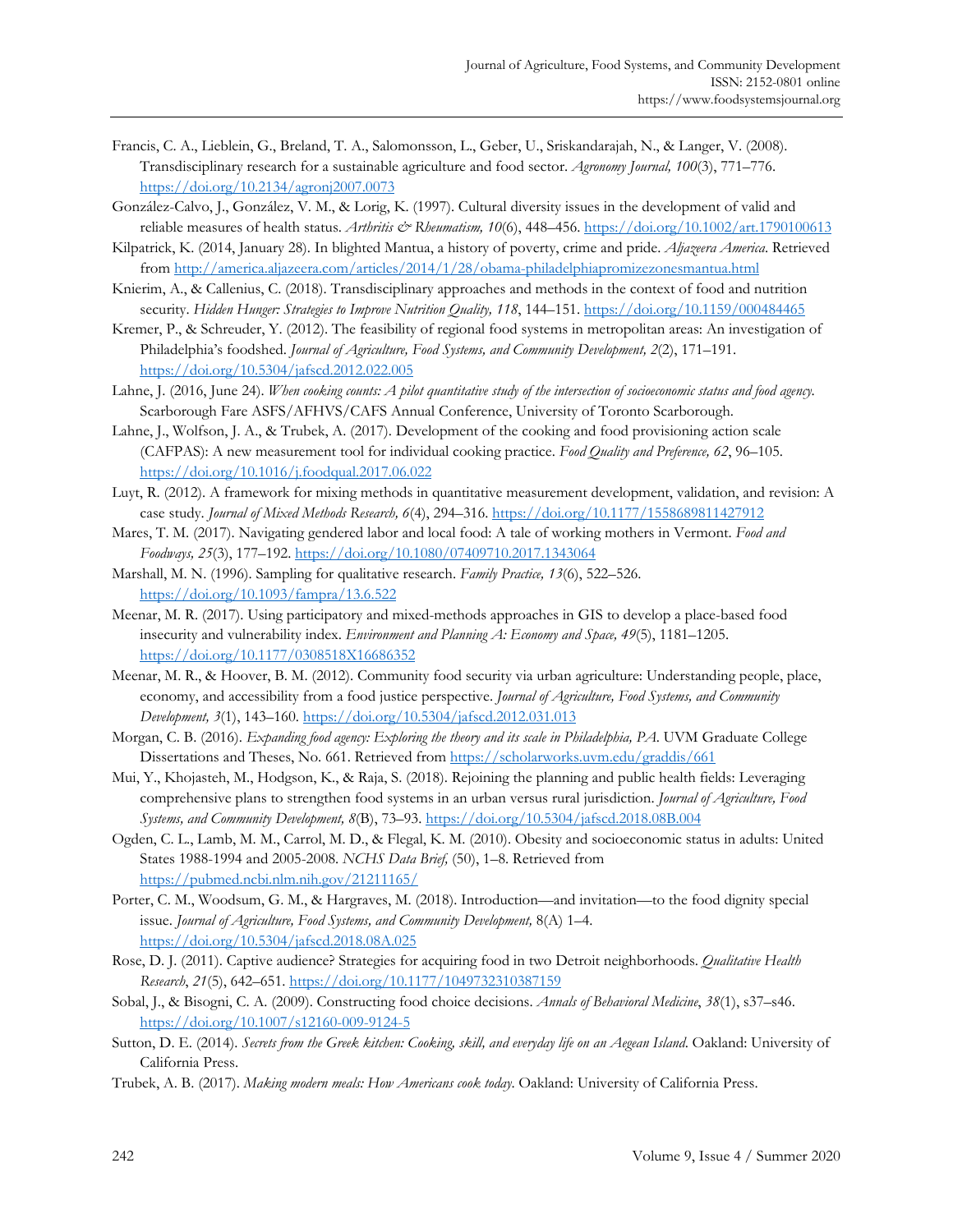- Trubek, A. B., Carabello, M., Morgan, C., & Lahne, J. (2017). Empowered to cook: The crucial role of 'food agency' in making meals. *Appetite, 116*, 297–305. https://doi.org/10.1016/j.appet.2017.05.017
- U.S. Census Bureau. (n.d.). *U.S. Census Bureau QuickFacts selected: Vermont*. Retrieved September 8, 2017, from https://www.census.gov/quickfacts/VT
- Vidgen, H. A., & Gallegos, D. (2014). Defining food literacy and its components. *Appetite, 76*, 50–59. https://doi.org/10.1016/j.appet.2014.01.010
- Wagner, K. D., Davidson, P. J., Pollini, R. A., Strathdee, S. A., Washburn, R., & Palinkas, L. A. (2012). Reconciling incongruous qualitative and quantitative findings in mixed methods research: Exemplars from research with drug using populations. *International Journal of Drug Policy, 23*(1), 54–61. https://doi.org/10.1016/j.drugpo.2011.05.009
- Wickson, F., Carew, A. L., & Russell, A. W. (2006). Transdisciplinary research: Characteristics, quandaries and quality. *Futures, 38*(9), 1046–1059. https://doi.org/10.1016/j.futures.2006.02.011
- Wolfson, J. A., Bleich, S. N., Smith, K. C., & Frattaroli, S. (2016). What does cooking mean to you?: Perceptions of cooking and factors related to cooking behavior. *Appetite, 97*, 146–154. https://doi.org/10.1016/j.appet.2015.11.030
- Wolfson, J. A., Bostic, S., Lahne, J., Morgan, C., Henley, S. C., Harvey, J., & Trubek, A. (2017). A comprehensive approach to understanding cooking behavior: Implications for research and practice. *British Food Journal, 119*(5), 1147–1158. https://doi.org/10.1108/BFJ-09-2016-0438
- Zhang, Q., & Wang, Y. (2004). Socioeconomic inequality of obesity in the United States: Do gender, age, and ethnicity matter? *Social Science & Medicine, 58*(6), 1171–1180. [https://doi.org/10.1016/S0277-9536\(03\)00288-0](https://doi.org/10.1016/S0277-9536(03)00288-0)